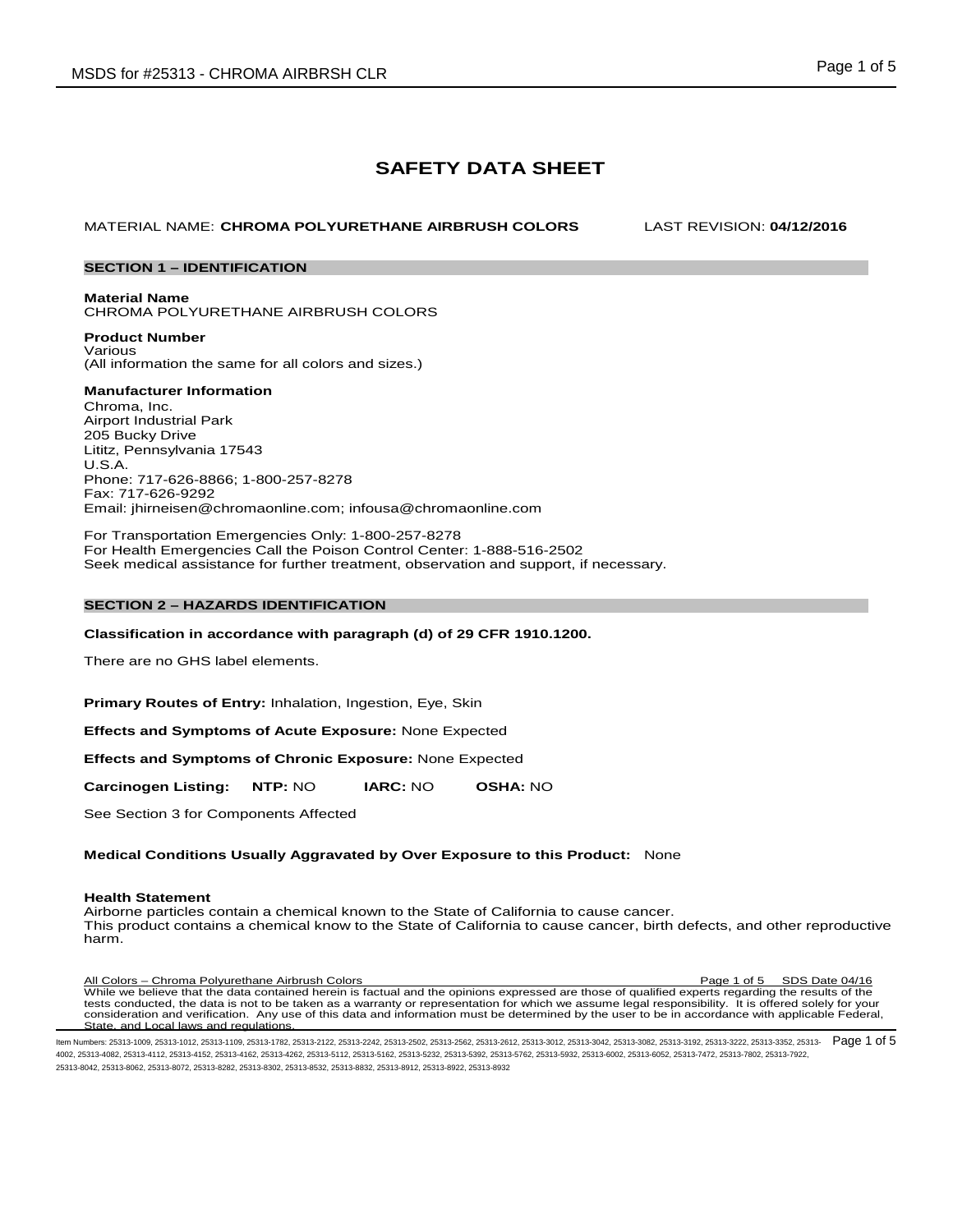| <b>SECTION 3 - COMPOSITION / INFORMATION ON INGREDIENTS</b> |                                                                                                                                                                                              |      |                           |                 |            |             |  |  |
|-------------------------------------------------------------|----------------------------------------------------------------------------------------------------------------------------------------------------------------------------------------------|------|---------------------------|-----------------|------------|-------------|--|--|
| Ingredient                                                  |                                                                                                                                                                                              | CAS# | <b>PEL/TLV</b><br>(MG/M#) | Max<br>% Weight | <b>NTP</b> | <b>IARC</b> |  |  |
| <b>NONE</b>                                                 |                                                                                                                                                                                              |      |                           |                 |            |             |  |  |
|                                                             | <b>SECTION 4 – FIRST AID MEASURES</b>                                                                                                                                                        |      |                           |                 |            |             |  |  |
| <b>Skin</b>                                                 | Wash skin with soap and water or use a product specifically formulated for water based acrylic<br>removal. If irritation persists seek medical help.                                         |      |                           |                 |            |             |  |  |
| Eye                                                         | Check for and remove any contact lenses.<br>Flush eyes up to 15 minutes with water, holding eye lids open.<br>If irritation persists seek medical help.                                      |      |                           |                 |            |             |  |  |
| <b>Inhalation</b>                                           | If person is showing adverse effects, remove person to fresh air.<br>Seek medical help if symptoms occur.                                                                                    |      |                           |                 |            |             |  |  |
| Ingestion                                                   | Treat Symptomatically.<br>Never give anything by mouth to an unconscious person.<br>Seek medical help if symptoms occur.<br>If swallowed, call your Poison Control Center at 1-800-222-1222. |      |                           |                 |            |             |  |  |

Seek medical assistance for further treatment, observation and support, if necessary.

#### **Advice to Doctor:**

This product carries the A.P. Seal, conforms to ASTM D4236, and is certified non-toxic by a toxicologist in association with the Art & Craft Materials Institute, Hanson, MA 02341 USA.

| <b>SECTION 5 - FIRE FIGHTING MEASURES</b>    |                                              |
|----------------------------------------------|----------------------------------------------|
| Flash Point (Method):                        | N/A                                          |
| <b>Autoignition Temperature:</b>             | N/A                                          |
| Explosion Limits in Air (% by Volume):       | Not Explosive                                |
| <b>Extinguishing Media:</b>                  | No Special Media Required                    |
| <b>Fire Fighting Procedures:</b>             | No Special Fire Fighting Procedures Required |
| <b>Unusual Fire &amp; Explosion Hazards:</b> | Not Combustible                              |

# **SECTION 6 – ACCIDENTAL RELEASE MEASURES**

## **Steps to be Taken in Case a Material is Spilled**

Clean up in accordance with all applicable regulations. Absorb spillage with non-combustible, absorbent material. For waste disposal, see Section 13.

All Colors – Chroma Polyurethane Airbrush Colors<br>While we believe that the data contained herein is factual and the opinions expressed are those of qualified experts regarding the results of the<br>While we believe that the d State, and Local laws and regulations.

ltem Numbers: 25313-1009, 25313-1112, 25313-1109, 25313-1782, 25313-2122, 25313-2242, 25313-2502, 25313-2562, 25313-3012, 25313-3012, 25313-3042, 25313-3082, 25313-3082, 25313-3082, 25313-3322, 25313-3322, 25313-3352, 2531 4002, 25313-4082, 25313-4112, 25313-4152, 25313-4162, 25313-4262, 25313-5112, 25313-5162, 25313-5232, 25313-5392, 25313-5762, 25313-5932, 25313-6002, 25313-6052, 25313-7472, 25313-7802, 25313-7922, 25313-8042, 25313-8062, 25313-8072, 25313-8282, 25313-8302, 25313-8532, 25313-8832, 25313-8912, 25313-8922, 25313-8932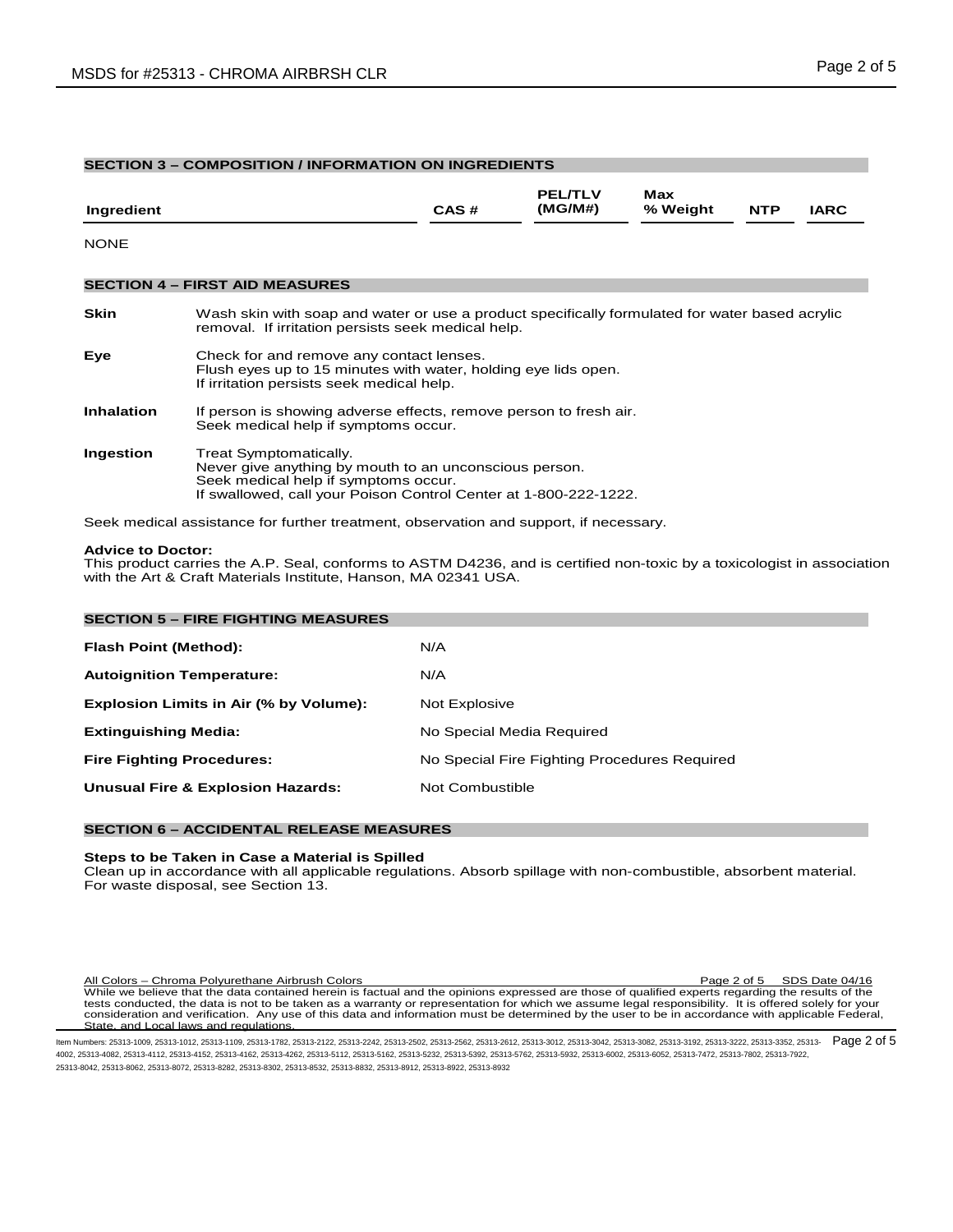- **Large Spills:** Stop the flow of material, if this is without risk. Dike the spilled material, where this is possible. Absorb with dry earth, sand or other non-combustible material.
- **Small Spills:** Mop up or absorb with earth, sand or other non-combustible material and transfer to containers for later disposal. Clean surface thoroughly to remove residual contamination. Never return spills to original containers for re-use.

#### **Environmental Precautions**

Avoid discharge into drains, water courses or onto the ground. Use appropriate containment to avoid environmental contamination.

# **SECTION 7 – HANDLING AND STORAGE**

#### **Precautions for Safe Handling**

Good industrial hygiene practice requires that exposure be maintained below the TLV. This is preferably achieved through the provision of adequate ventilation. When exposure cannot be adequately controlled in this way, personal respiratory protection should be employed. Avoid contact with eyes. Avoid skin contact.

Observe good hygiene practices; wash hands after use.

#### **Storage Requirements**

Store at room temperature; keep from freezing. Recommended storage conditions are between 34° F and 122 °F (1° C and 50 °C). Store in original tightly closed container.

# **SECTION 8 – EXPOSURE CONTROL / PERSONAL PROTECTION**

| <b>Respiratory Protection &amp; Special Ventilation Requirements:</b> None needed under normal conditions of use |                                            |
|------------------------------------------------------------------------------------------------------------------|--------------------------------------------|
| <b>Protective Gloves:</b>                                                                                        | None needed under normal conditions of use |
| <b>Eye Protection:</b>                                                                                           | None needed under normal conditions of use |
| <b>Other Protective Equipment:</b>                                                                               | None needed under normal conditions of use |
| <b>Engineering Controls:</b>                                                                                     | None Reauired                              |

# **Hygienic Work Practices**

Always observe good personal hygiene measures, such as washing after handling the material and before eating, drinking and/or smoking.

#### **SECTION 9 – PHYSICAL AND CHEMICAL PROPERTIES**

**Boiling Point:** 215°-275° **Vapor Pressure:** Not Known **Melting Point:** Not Known **Specific Vapor Density (AIR=1):** Lighter than Air **Melting Point: Not Known Specific Vapor Density (AIR=1):** Lighter than Air **Exaporation Rate:** Slower than Ether **Specific Vapor Density (AIR=1):** Lighter than Air **Evaporation Rate:** Slower than Explored Completely Soluble<br> **Solubility in Water**: Completely Soluble **Explore Frank Reactivity in Water:** Not Known **Solubility in Water: Completely Soluble** 

**Specific Gravity (H2O=1): Not Known Melting Point: Not Known** 

**Appearance & Odor:** Thin Liquid Acrylic Paints. May have slight Ammonia Odor.

All Colors – Chroma Polyurethane Airbrush Colors Page 3 of 5 SDS Date 04/16 While we believe that the data contained herein is factual and the opinions expressed are those of qualified experts regarding the results of the tests conducted, the data is not to be taken as a warranty or representation for which we assume legal responsibility. It is offered solely for your consideration and verification. Any use of this data and information must be determined by the user to be in accordance with applicable Federal, State, and Local laws and regulations.

ltem Numbers: 25313-1009, 25313-1112, 25313-1109, 25313-1782, 25313-2122, 25313-2242, 25313-2502, 25313-3612, 25313-3012, 25313-3042, 25313-3082, 25313-3082, 25313-3082, 25313-3082, 25313-3322, 25313-3322, 25313-3352, 2531 4002, 25313-4082, 25313-4112, 25313-4152, 25313-4162, 25313-4262, 25313-5112, 25313-5162, 25313-5232, 25313-5392, 25313-5762, 25313-5932, 25313-6002, 25313-6052, 25313-7472, 25313-7802, 25313-7922, 25313-8042, 25313-8062, 25313-8072, 25313-8282, 25313-8302, 25313-8532, 25313-8832, 25313-8912, 25313-8922, 25313-8932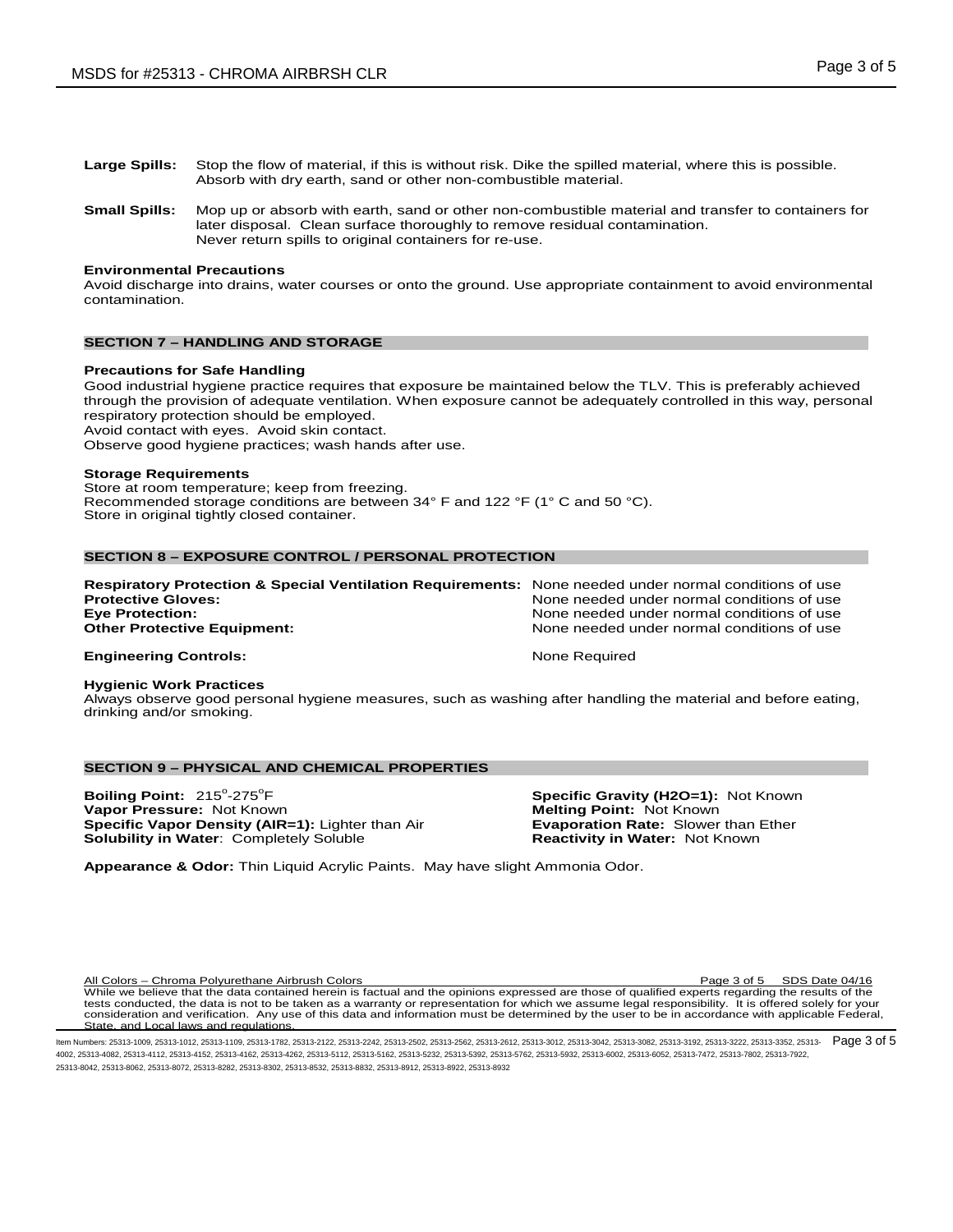# **SECTION 10 – STABILITY AND REACTIVITY**

| None |
|------|
| None |
| None |
| None |
|      |

# **SECTION 11 – TOXICOLOGICAL INFORMATION**

**Acute Effects Associated with the use of this material:** None Expected

**The toxicological information for the components is:** Non-toxic

# **Art & Craft Materials Institute (ACMI):**

This product carries the A.P. Seal, conforms to ASTM D4236, and is certified non-toxic by a toxicologist in association with the Art & Craft Materials Institute, Hanson, MA 02341 USA.

# **SECTION 12 – ECOLOGICAL INFORMATION**

#### **Ecotoxicity**

The product is not classified as environmentally hazardous. No harmful effects known other than those associated with suspended inert solids in water.

# **SECTION 13 – DISPOSAL CONSIDERATIONS**

**RCRA Hazard Class (40 CFR 261):** This product is not classified as hazardous waste.

#### **Waste Disposal Method**

Dispose of in accordance with International, Federal, State and Local regulations.

# **SECTION 14 – TRANSPORT INFORMATION**

**U.S. DOT (49 CFR 172.101):** This product is not a hazardous material as classified by CFR 172.101.

# **SECTION 15 – REGULATORY INFORMATION**

#### **US Federal Regulations**

Contents of this SDS comply with OSHA Hazard Communications Standard 29 CFR 1910.1200 EPA SARA TITLE III<br>Chemical Listings: None Chemical Listings:

| Section 302.4 Extremely Hazardous Substances (40 CFR 355): | None |
|------------------------------------------------------------|------|
| Section 313 Toxic Chemicals (40 CFR 372):                  | None |

All Colors – Chroma Polyurethane Airbrush Colors **Page 4 of 5 SDS Date 04/16** All Colors Page 4 of 5 SDS Date 04/16 While we believe that the data contained herein is factual and the opinions expressed are those of qualified experts regarding the results of the tests conducted, the data is not to be taken as a warranty or representation for which we assume legal responsibility. It is offered solely for your<br>consideration and verification. Any use of this data and information mus State, and Local laws and regulations.

ltem Numbers: 25313-1009, 25313-1112, 25313-1109, 25313-1782, 25313-2122, 25313-2242, 25313-2502, 25313-2562, 25313-3012, 25313-3012, 25313-3042, 25313-3082, 25313-3082, 25313-3082, 25313-3322, 25313-3322, 25313-3352, 2531 4002, 25313-4082, 25313-4112, 25313-4152, 25313-4162, 25313-4262, 25313-5112, 25313-5162, 25313-5232, 25313-5392, 25313-5762, 25313-5932, 25313-6002, 25313-6052, 25313-7472, 25313-7802, 25313-7922, 25313-8042, 25313-8062, 25313-8072, 25313-8282, 25313-8302, 25313-8532, 25313-8832, 25313-8912, 25313-8922, 25313-8932